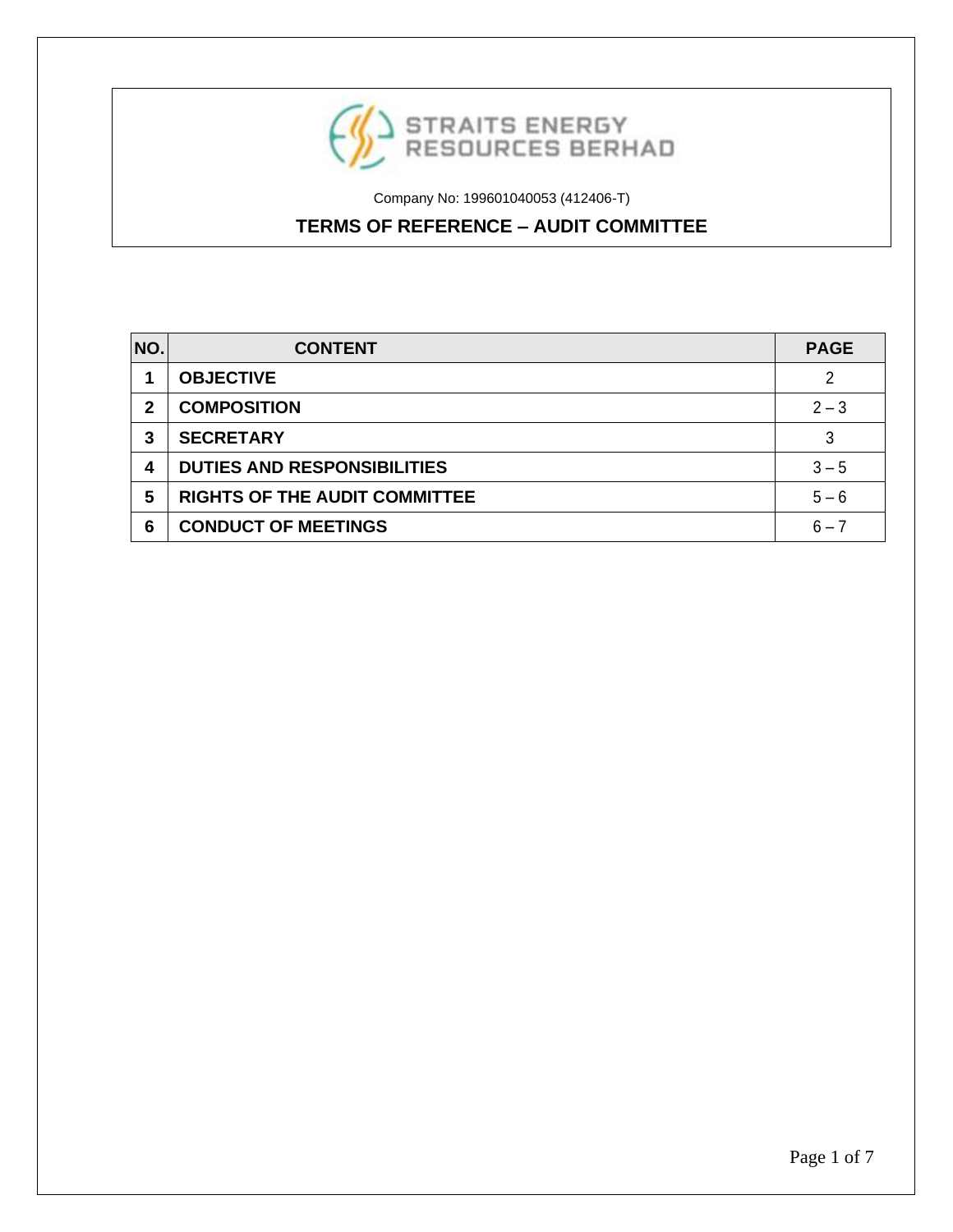

# **TERMS OF REFERENCE – AUDIT COMMITTEE**

#### **1. Objective**

The Audit Committee was established with the primary objective to provide assistance to the Board in fulfilling its fiduciary responsibilities relating to the corporate governance and practices for the Straits' Group, to improve the business efficiency and enhance the independent role of external and internal auditors.

### **2. Composition**

The Audit Committee shall be appointed by the Board from amongst their members, who fulfils the following requirements:

- a) The Audit Committee must be composed of no fewer than three (3) members. In the event of any vacancy in the Audit Committee resulting in the non-compliance of the above, the Company must fill the vacancy within three (3) months;
- b) All the Audit Committee members must be non-executive directors, with a majority of them being Independent Directors;
- c) All the Audit Committee members must be financially literate, with at least one member:
	- (i) Must be a member of the Malaysian Institute of Accountants; or
	- (ii) If he is not a member of the Malaysian Institute of Accountants, he must have at least three (3) years' working experience and:
		- He must have passed the examinations specified in Part I of the 1st Schedule of the Accountants Act 1967; or
		- He must be a member of one of the Associations of Accountants specified in Part II of the 1st Schedule of the Accountants Act 1967; or
		- Fulfils such other requirements as prescribed or approved by the Exchange.
- d) No alternate Director shall be appointed as a member of the Audit Committee;
- e) The member of the Audit Committee shall elect a Chairman from among themselves who shall be an Independent Director. The Chairman of the Audit Committee should engage on a continuous basis with senior management, the head of internal audit and the external auditors in order to be kept informed of matters affecting the Company; and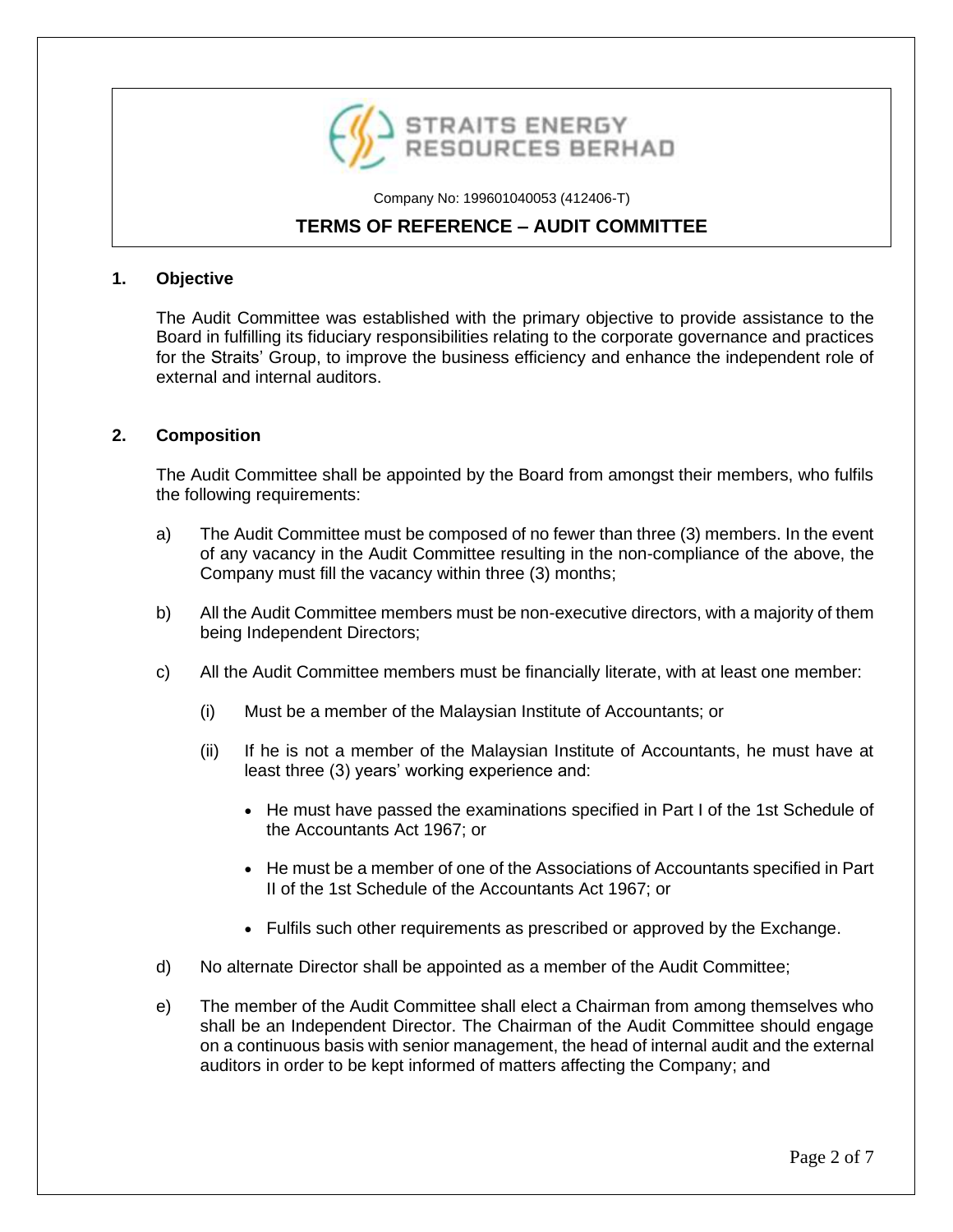

# **TERMS OF REFERENCE – AUDIT COMMITTEE**

### **2. Composition (Contd.)**

f) All members of the Audit Committee, including the Chairman, will hold office only so long as they serve as Directors of the Company. The Board must review the term of office and performance of the Audit Committee and each of its members at least once every three (3) years to determine whether the Audit Committee has carried out its duties in accordance with its terms of reference.

#### **3. Secretary**

The Company Secretary of the Company shall be the Secretary of the Audit Committee.

#### **4. Duties And Responsibilities**

The following are the main duties and responsibilities of the Audit Committee collectively:-

- a) Review the following and report the same to the Board of the Company:
	- (i) Oversee the Company's internal control;
	- (ii) With the external auditors, the audit plan;
	- (iii) With the external auditors, his evaluation of the system of internal controls;
	- (iv) With the external auditors, his audit report;
	- (v) The assistance given by the employees of the Company to the external auditors and the internal auditors;
	- (vi) The adequacy of the scope, functions, competency and resources of the internal audit functions and that it has the necessary authority to carry out its work;
	- (vii) The internal audit programme, processes, the results of the internal audit programme, processes or investigation undertaken and whether or not appropriate action is taken on the recommendations of the internal audit function;
	- (viii) The quarterly results and year end financial statements, prior to the approval by the Board, focusing particularly on:
		- Changes in or implementation of major accounting policy changes;
		- Significant and unusual events; and
		- Compliance with accounting standards and other legal requirements
	- (ix) Any related party transaction and conflict of interest situation that may arise within the Company or Group including any transaction, procedure or course of conduct that raises questions of management integrity;
	- (x) Any letter of resignation from the external auditors and any questions of resignation or dismissal;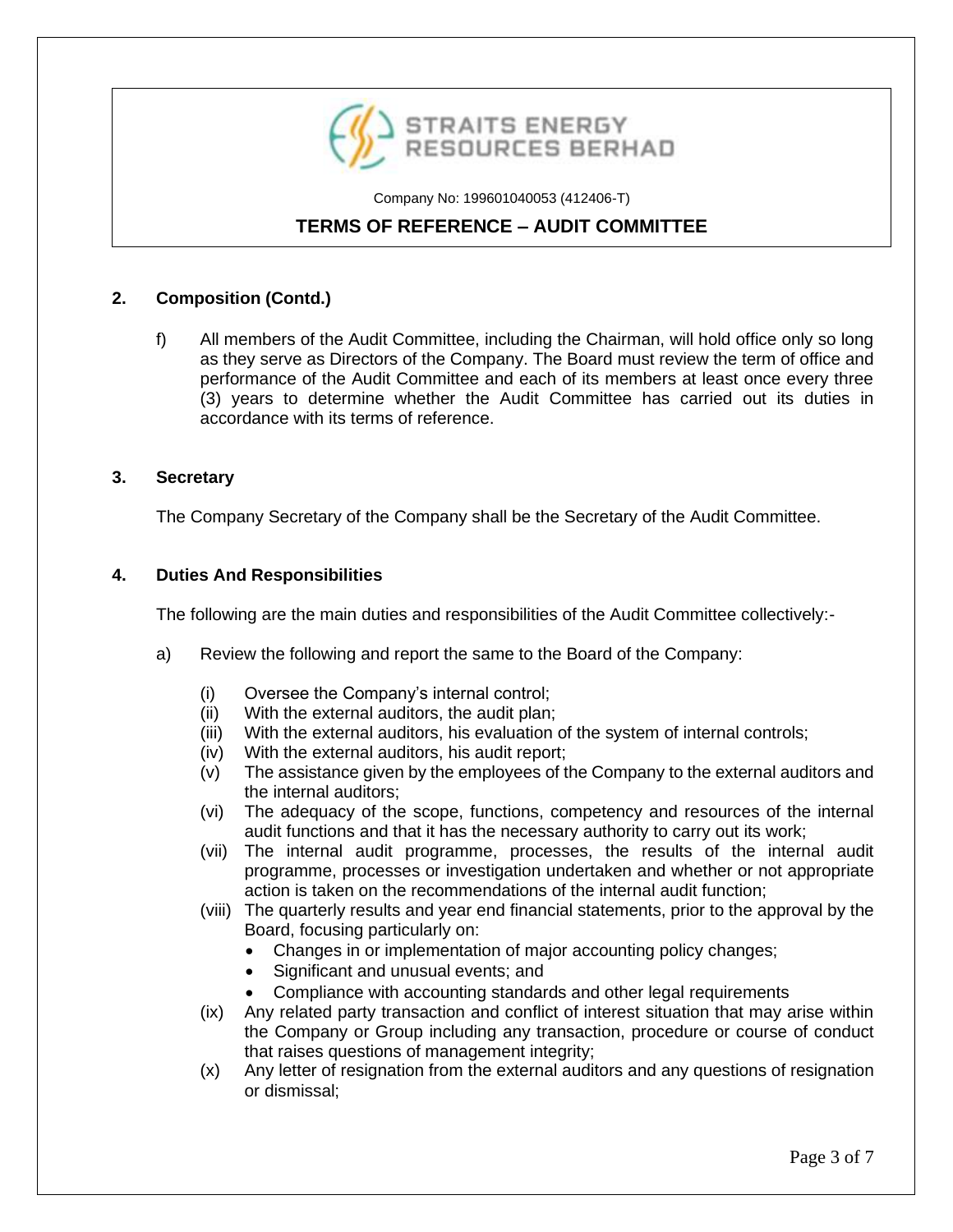

# **TERMS OF REFERENCE – AUDIT COMMITTEE**

### **4. Duties And Responsibilities (Contd.)**

- (xi) Whether there is reason (supported by grounds) to believe that the Company's external auditor is not suitable for re-appointment;
- (xii) Monitor the Group's exposure to corruption risk and to make recommendations on anti-corruption management and corruption risk mitigation;
- (xiii) Assess the design and effectiveness of the Group's anti-corruption framework;
- (xiv) Monitor the implementation of the Group's anti-corruption monitoring program in relation to the Group's exposure to corruption risks;
- (xv) To ensure the implementation of the Group's anti-corruption compliance programmes and to review its effectiveness thereof;
- (xvi) To assess the resources and effectiveness of the anti-corruption function of the Group and to determine the adequacy of corruption risk reporting;
- (xvii) To foster knowledge sharing on anti-corruption initiatives throughout the Group;
- (xviii) To ensure that employees, contractors, agents and suppliers are fully aware of the Group's anti-corruption policies and stand;
- (xix) To ensure that the Company's website contains information that is up-to-date and coherently reflective of the Group's anti-corruption approaches, policies and procedures, systems and activities, which is updated on a periodic basis;
- (xx) To investigate any corruption related matters within its terms of reference )and shall have the resources which it needs to do so) and to seek any information it requires from any officers or employee of the Group and such officers or employees shall be instructed by the board of the company employing them to respond to such enquiries on a timely manner and to co-operate with the Committee; and
- (xxi) To engage independent professional advice (including legal advice), where necessary, and to secure the attendance of outsiders with relevant expertise or experience as it considers necessary to assist in any anti-corruption matters.
- b) Oversee the Company's internal control structure to ensure operational effectiveness and efficiency, reduce risk of inaccurate financial reporting, protect the Company's assets from misappropriation and encourage legal and regulatory compliance;
- c) Assist the Board in identifying the principal risks in the achievement of the Company's objectives and ensuring the implementation of appropriate systems to manage these risks;
- d) Recommend to the Board on the appointment and re-appointment of the external auditors and their audit fee, after taking into consideration the independence and objectivity of the external auditors and the cost effectiveness of the audit;
- e) Discuss with the external auditors before the audit commences the nature and scope of the audit and ensure co-ordination where more than one audit firm is involved;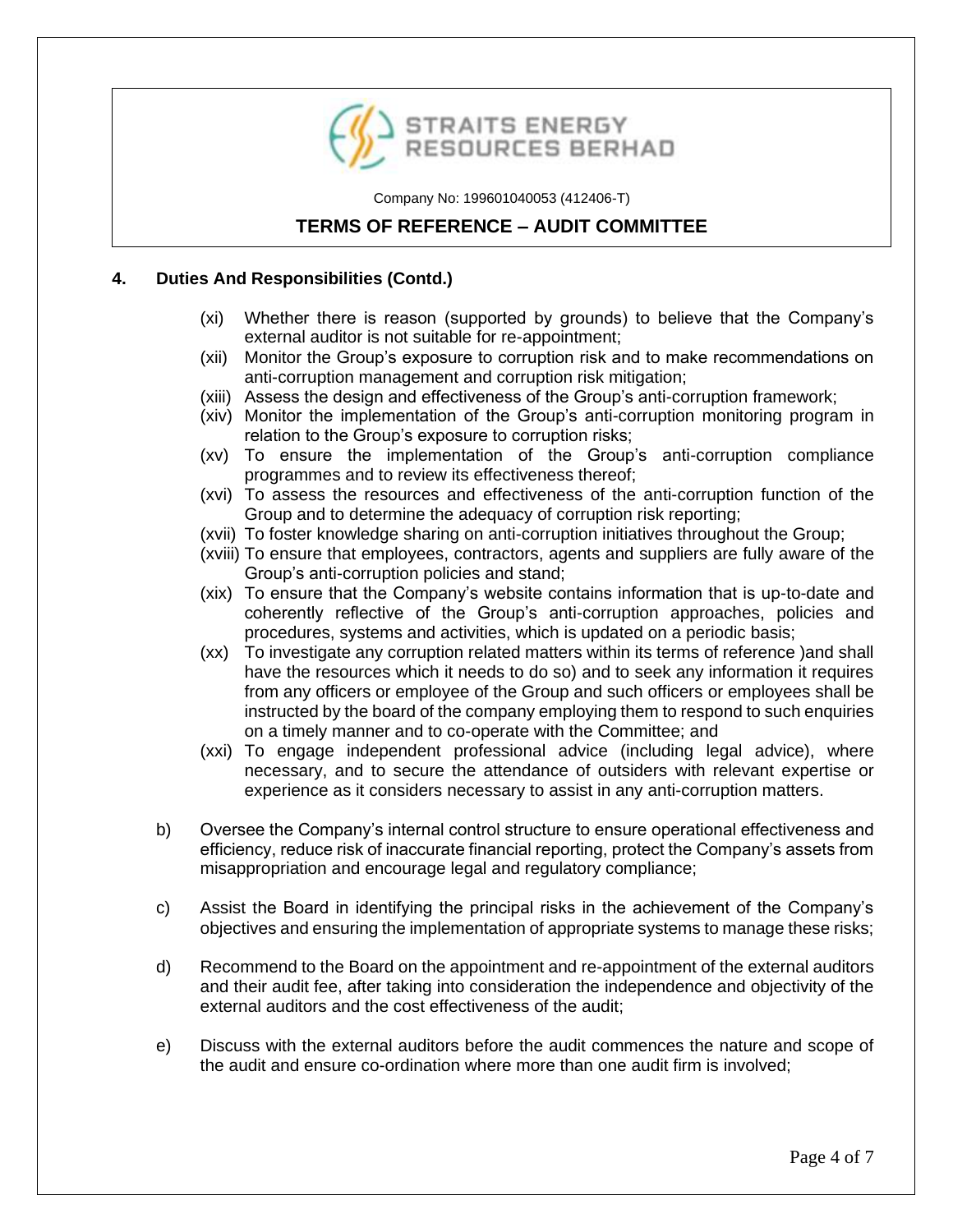

# **TERMS OF REFERENCE – AUDIT COMMITTEE**

### **4. Duties And Responsibilities (Contd.)**

- f) Discuss problems and reservations arising from the audits and any matter the auditors may wish to discuss in the absence of the management where necessary;
- g) Review the external auditor's management letter and management's response therein;
- h) In relation to the internal audit function:
	- (i) Review the adequacy of the scope, functions and resources of the internal audit function and that it has the necessary authority to carry out its work;
	- (ii) Review the internal audit programme and results of the internal audit process and, where necessary, ensure that appropriate actions are taken on the recommendations of the internal audit function;
	- (iii) Review any appraisal or assessment of the performance of members of the internal audit function;
	- (iv) Approve any appointment of termination of senior staff members of the internal audit function; and
	- (v) Take cognisance of resignations of internal audit staff members and provide the resigning staff member an opportunity to submit his reasons for resigning.
- i) Consider the major findings of internal investigations and management's response;
- j) To review the effectiveness of the internal controls and risk management processes of the Company; and
- k) Consider other matters as defined by the Board.

#### **5. Rights Of The Audit Committee**

In carrying out its duties and responsibilities, the Audit Committee will:

- a) Have the authority to investigate any matter within its terms of reference, including the anti-corruption matters;
- b) Have the resources which are required to perform its duties;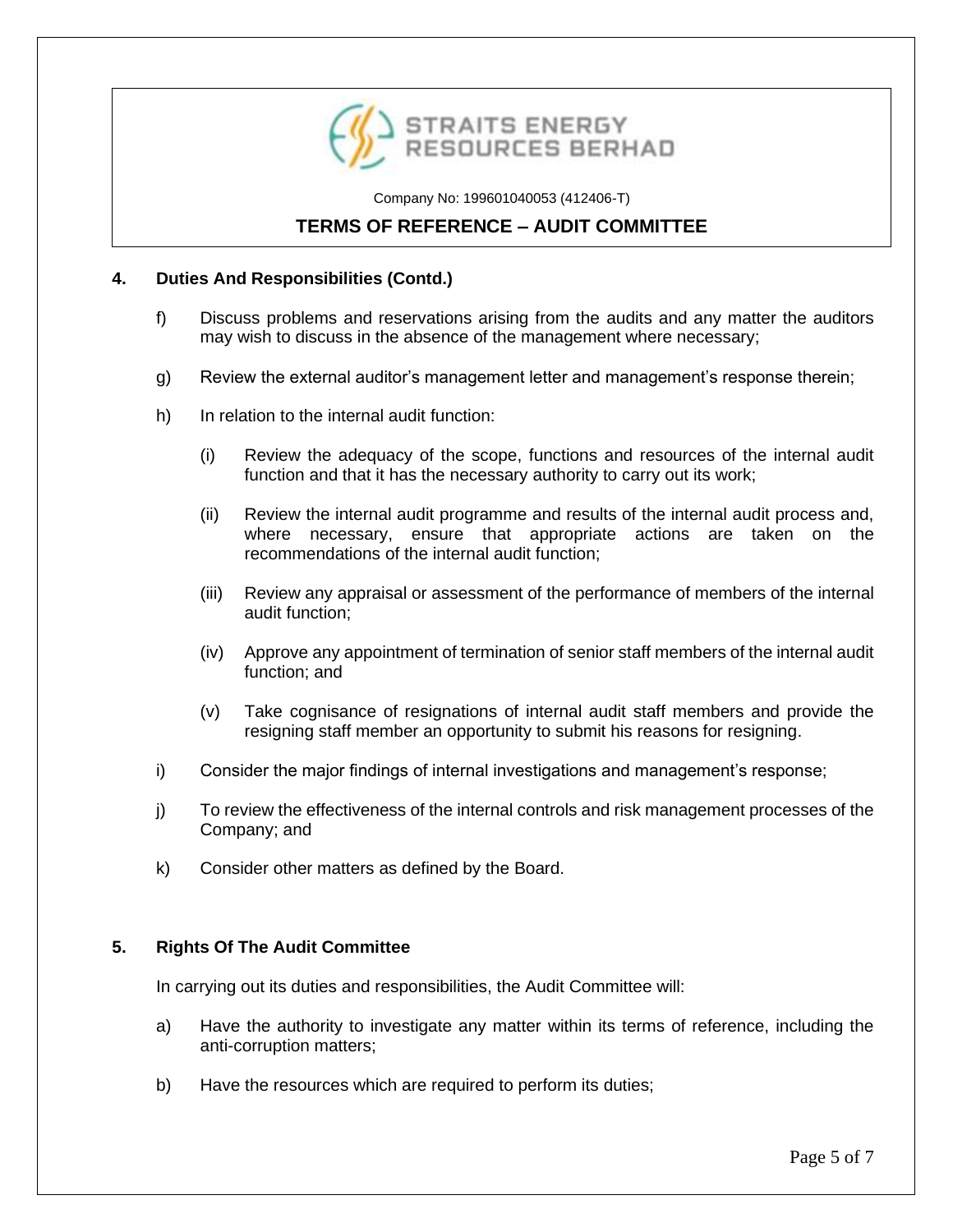

# **TERMS OF REFERENCE – AUDIT COMMITTEE**

### **5. Rights Of The Audit Committee (Contd.)**

- c) Have full and unrestricted access to any information pertaining to the Company;
- d) Have direct communication channels with the external auditors and person(s) carrying out the internal audit function or activity;
- e) Be able to obtain independent professional or other advice and to invite outsiders with relevant experience and expertise to attend the Audit Committee meeting (if required) and to brief the Audit Committee;
- f) Be able to convene meetings with the external auditors, the internal auditors or both, excluding the attendance of other directors and employees of the Company, whenever deemed necessary;
- g) To assign and adequately resource a function (which may be external to the organisation) to be responsible for the Group's anti-corruption framework as well as anti-corruption compliance matters, including provision of advice and guidance to personnel and business associates in relation to the corruption programme; and
- h) To direct efforts to improve upon the effectiveness of its corruption risks management framework.

#### **6. Conduct Of Meetings**

- a) The Audit Committee will meet at least four (4) times in each financial year although additional meetings may be called at any time, at the discretion of the Chairman of the Audit Committee.
- b) The quorum shall consist of a majority of independent committee members and shall not be less than two (2).
- c) Recommendations by the Audit Committee are submitted to the Board for approval.
- d) The Company Secretary shall be in attendance at each Audit Committee meeting and record the proceedings of the meeting thereat.
- e) Minutes of each meeting shall be kept as part of the statutory record of the Company upon confirmation by the Audit Committee.
- f) The Managing Director and other officers may be invited to attend where their presence are considered appropriate as determined by the Audit Committee Chairman.